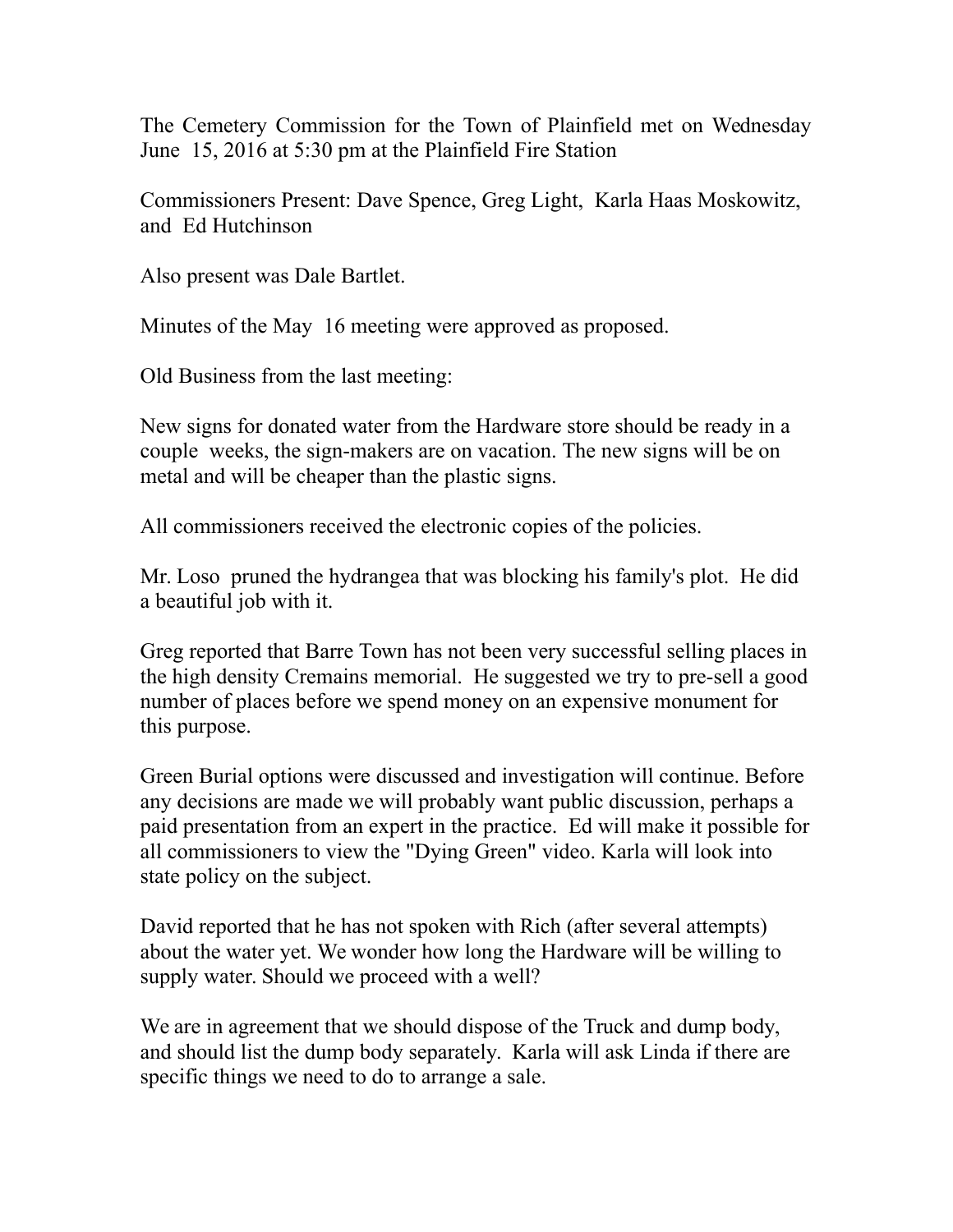New business:

Joseph has asked about printing our policy manual for him to distribute to lot owners and potential buyers. We agreed to have 50 copies printed. Greg will get some prices and arrange for printing of fifty copies.

We decided to take a tour of the Village cemetery after the regular meeting to view the broken and tipped-over monuments, sink holes, and the broken fence .

Commissioners wondered about the sexton's responsibility regarding these issues. Ed will send a copy of Joe's contract to all members.

Forgotten from the agenda was the issue of the over-sized memorial we approved last meeting. There has been no word on the issue.

Also excluded was the issue of posting a sign near the entrance to all cemeteries with the rules about plantings and objects at grave sites. Prehaps this will be remembered at the next meeting.

The next meeting has been scheduled. for Wednesday August 24th at the Plainfield Fire Station at 5:30

The formal meeting adjourned at a bit after 6:15 (I forgot to look). All five of us spent another half hour or so in the cemetery.

We observed 6 monuments that need immediate attention. One large stone "Page" near the gate has been tipped over. Another part of the way up the hill and toward the river also a "Page" family monument is severely sinking. Closer to the coop and near it a stone marked "Freeman" is flat on the ground. Near that one a stone marked "Edson" is loose from its base. A stone marked "Townsend" has a failing base ( I can't remember for sure but I think it was on the hill). Several of the stones needing repair are quite large and will need heavy lifting equipment. It was suggested that we create a list for the sexton to work from. By my reading of the contract we may have to pay him at an hourly rate for this work. He may not be equipped to do some of the heavier stones.... We plan to work out the details of the process for this work by email over the next few days.

The chain link fence by the parking lot has been damaged by winter snow removal. The town should repair the damage. Up the hill to the north-east